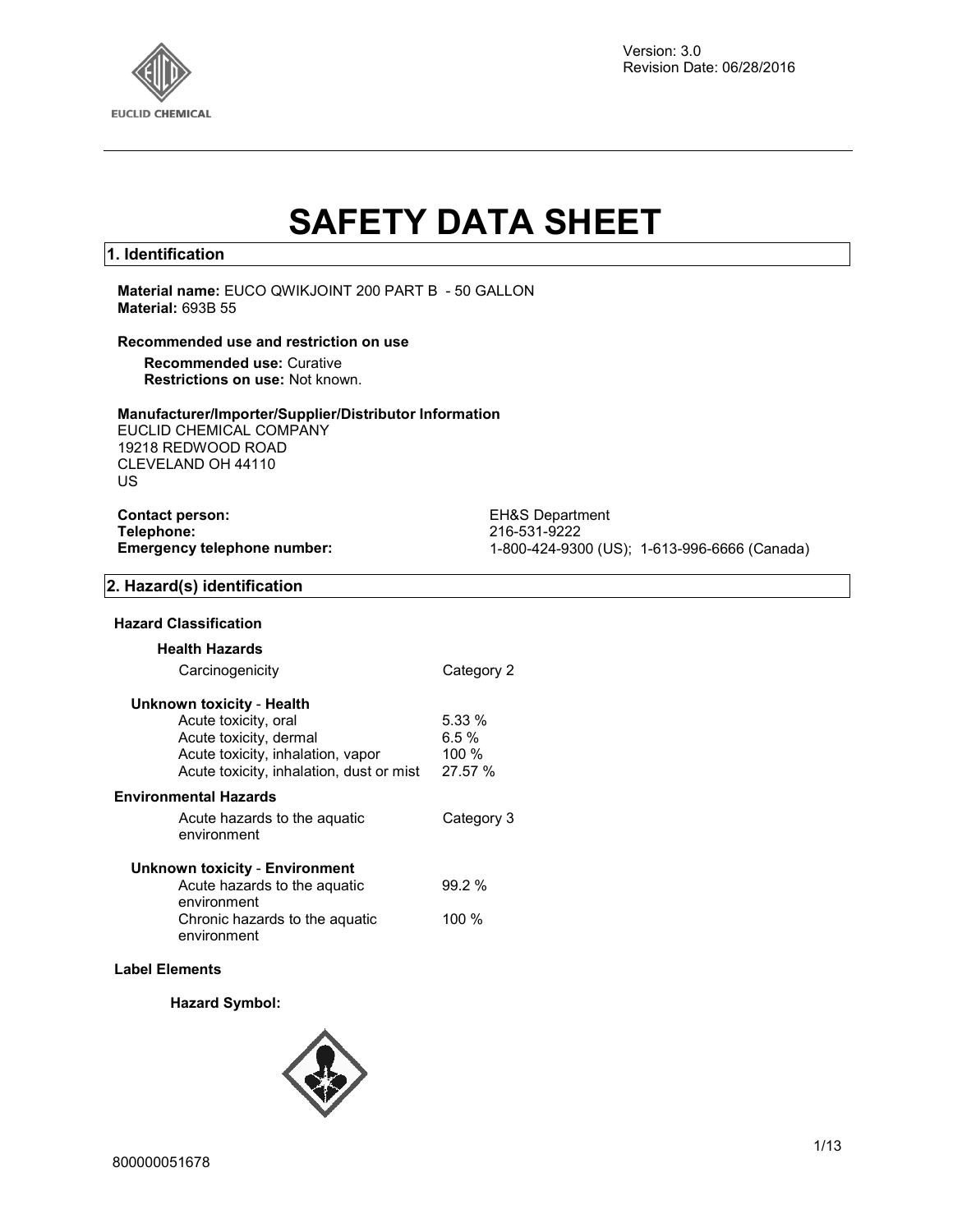

| <b>Signal Word:</b>                                         | Warning                                                                                                                                                                                                  |
|-------------------------------------------------------------|----------------------------------------------------------------------------------------------------------------------------------------------------------------------------------------------------------|
| <b>Hazard Statement:</b>                                    | Suspected of causing cancer.<br>Harmful to aquatic life.                                                                                                                                                 |
| <b>Precautionary</b><br>Statement:<br><b>Prevention:</b>    | Obtain special instructions before use. Do not handle until all safety<br>precautions have been read and understood. Use personal protective<br>equipment as required. Avoid release to the environment. |
| Response:                                                   | If exposed or concerned: Get medical advice/attention.                                                                                                                                                   |
| Storage:                                                    | Store locked up.                                                                                                                                                                                         |
| Disposal:                                                   | Dispose of contents/container to an appropriate treatment and disposal<br>facility in accordance with applicable laws and regulations, and product<br>characteristics at time of disposal.               |
| Other hazards which do not<br>result in GHS classification: | None.                                                                                                                                                                                                    |

# **3. Composition/information on ingredients**

#### **Mixtures**

| <b>Chemical Identity</b> | <b>CAS number</b> | Content in percent (%)* |
|--------------------------|-------------------|-------------------------|
| Diethyltoluenediamine    | 68479-98-1        | $15 - 40%$              |
| Propoxylated Amine       | 102-60-3          | $3 - 7%$                |
| Amorphous silica         | 7631-86-9         | $1 - 5%$                |
| Titanium dioxide         | 13463-67-7        | $0.5 - 1.5%$            |

\* All concentrations are percent by weight unless ingredient is a gas. Gas concentrations are in percent by volume.

#### **4. First-aid measures**

| Ingestion:                                         | Call a POISON CENTER/doctor//if you feel unwell. Rinse mouth.                                                                                                                         |  |
|----------------------------------------------------|---------------------------------------------------------------------------------------------------------------------------------------------------------------------------------------|--|
| Inhalation:                                        | Move to fresh air.                                                                                                                                                                    |  |
| <b>Skin Contact:</b>                               | Wash skin thoroughly with soap and water. Get medical attention if<br>symptoms occur.                                                                                                 |  |
| Eye contact:                                       | Any material that contacts the eye should be washed out immediately with<br>water. If easy to do, remove contact lenses. If eye irritation persists: Get<br>medical advice/attention. |  |
| Most important symptoms/effects, acute and delayed |                                                                                                                                                                                       |  |
| Symptoms:                                          | May cause skin and eye irritation.                                                                                                                                                    |  |

#### **Indication of immediate medical attention and special treatment needed**

| Symptoms may be delayed.<br>Treatment: |
|----------------------------------------|
|----------------------------------------|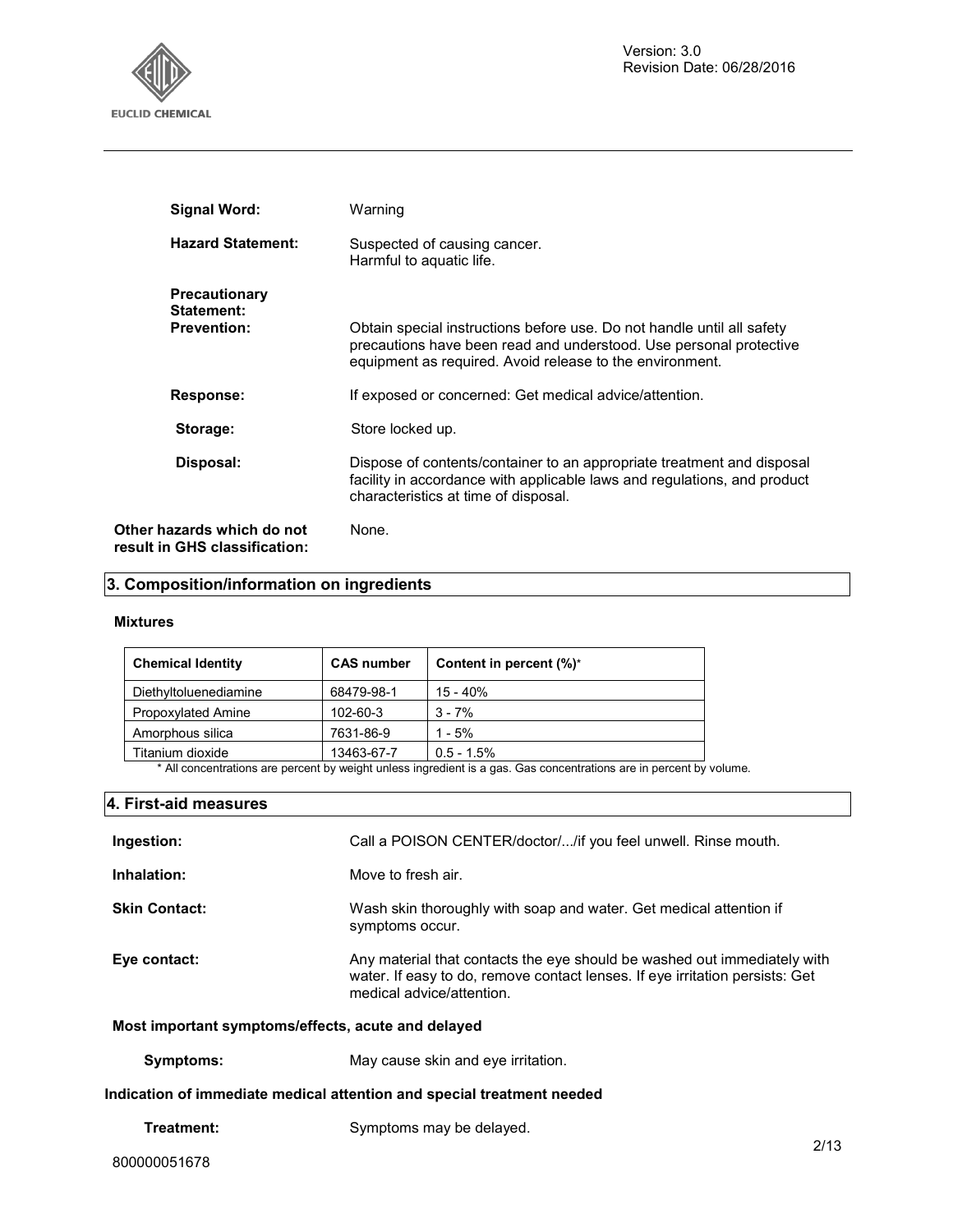

| 5. Fire-fighting measures                                                  |                                                                                                                                                                                                                                                                                                                                             |  |  |
|----------------------------------------------------------------------------|---------------------------------------------------------------------------------------------------------------------------------------------------------------------------------------------------------------------------------------------------------------------------------------------------------------------------------------------|--|--|
| <b>General Fire Hazards:</b>                                               | No unusual fire or explosion hazards noted.                                                                                                                                                                                                                                                                                                 |  |  |
| Suitable (and unsuitable) extinguishing media                              |                                                                                                                                                                                                                                                                                                                                             |  |  |
| Suitable extinguishing<br>media:                                           | Use fire-extinguishing media appropriate for surrounding materials.                                                                                                                                                                                                                                                                         |  |  |
| Unsuitable extinguishing<br>media:                                         | Do not use water jet as an extinguisher, as this will spread the fire.                                                                                                                                                                                                                                                                      |  |  |
| Specific hazards arising from<br>the chemical:                             | During fire, gases hazardous to health may be formed.                                                                                                                                                                                                                                                                                       |  |  |
| Special protective equipment and precautions for firefighters              |                                                                                                                                                                                                                                                                                                                                             |  |  |
| <b>Special fire fighting</b><br>procedures:                                | No data available.                                                                                                                                                                                                                                                                                                                          |  |  |
| Special protective equipment<br>for fire-fighters:                         | Self-contained breathing apparatus and full protective clothing must be<br>worn in case of fire.                                                                                                                                                                                                                                            |  |  |
| 6. Accidental release measures                                             |                                                                                                                                                                                                                                                                                                                                             |  |  |
|                                                                            |                                                                                                                                                                                                                                                                                                                                             |  |  |
| Personal precautions,<br>protective equipment and<br>emergency procedures: | No data available.                                                                                                                                                                                                                                                                                                                          |  |  |
| <b>Methods and material for</b><br>containment and cleaning<br>up:         | Dam and absorb spillages with sand, earth or other non-combustible<br>material. Collect spillage in containers, seal securely and deliver for<br>disposal according to local regulations.                                                                                                                                                   |  |  |
| <b>Notification Procedures:</b>                                            | In the event of a spill or accidental release, notify relevant authorities in<br>accordance with all applicable regulations.                                                                                                                                                                                                                |  |  |
| <b>Environmental Precautions:</b>                                          | Do not contaminate water sources or sewer. Prevent further leakage or<br>spillage if safe to do so. Avoid release to the environment.                                                                                                                                                                                                       |  |  |
| 7. Handling and storage                                                    |                                                                                                                                                                                                                                                                                                                                             |  |  |
| Precautions for safe handling:                                             | Wash hands thoroughly after handling. Do not handle until all safety<br>precautions have been read and understood. Obtain special instructions<br>before use. Use personal protective equipment as required. Provide<br>adequate ventilation. Wear appropriate personal protective equipment.<br>Observe good industrial hygiene practices. |  |  |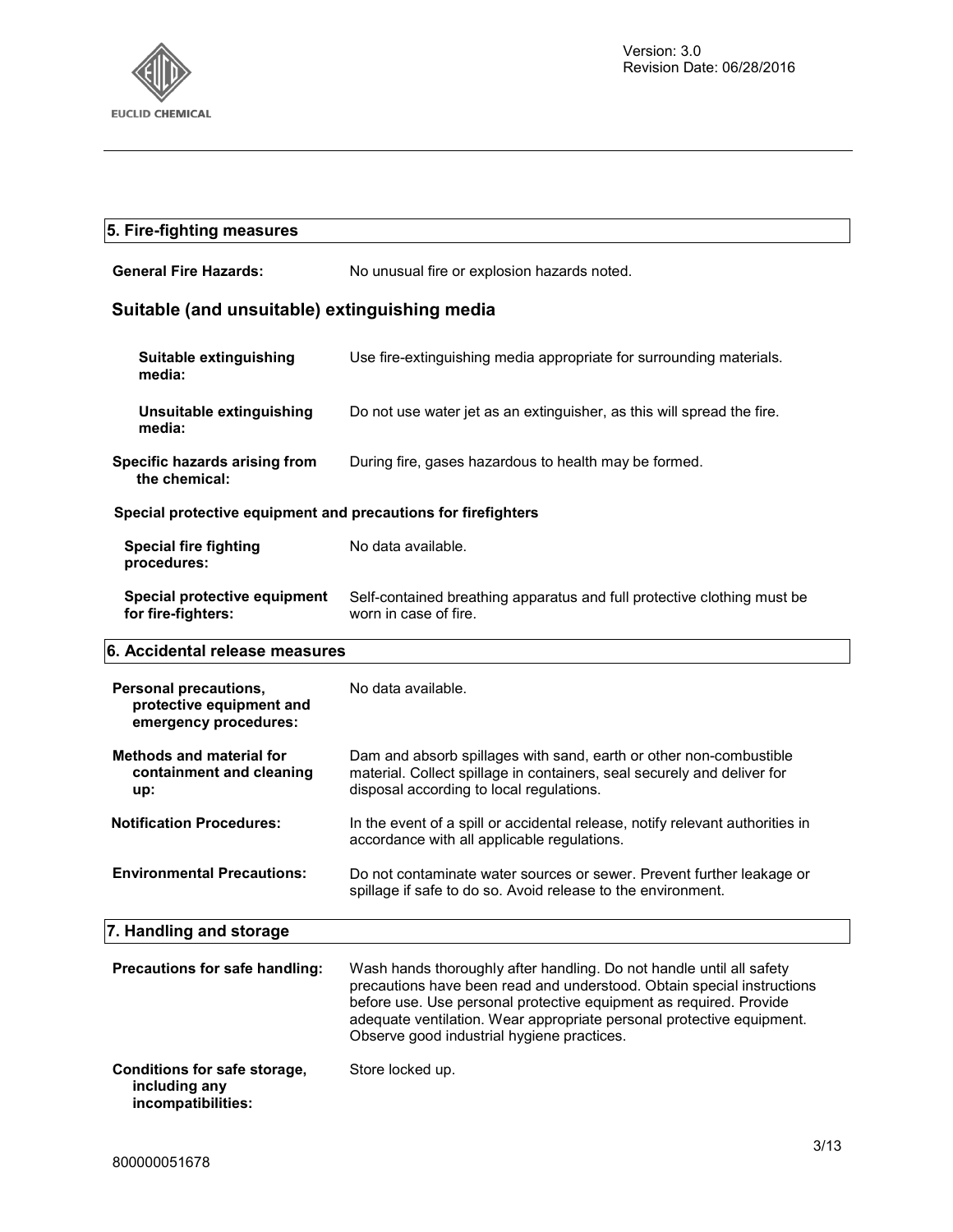

## **8. Exposure controls/personal protection**

### **Control Parameters**

#### **Occupational Exposure Limits**

| <b>Chemical Identity</b> | type       | <b>Exposure Limit Values</b> | <b>Source</b>                     |
|--------------------------|------------|------------------------------|-----------------------------------|
| Amorphous silica         | <b>TWA</b> | 20 millions                  | US. OSHA Table Z-3 (29 CFR)       |
|                          |            | of particles                 | 1910.1000) (2000)                 |
|                          |            | per cubic                    |                                   |
|                          |            | foot of air                  |                                   |
|                          | <b>TWA</b> | $0.8$ mg/m $3$               | US. OSHA Table Z-3 (29 CFR        |
|                          |            |                              | 1910.1000) (2000)                 |
| Titanium dioxide         | <b>TWA</b> | 10 mg/m $3$                  | US. ACGIH Threshold Limit Values  |
|                          |            |                              | (2011)                            |
| Titanium dioxide - Total | <b>PEL</b> | $15 \text{ mg/m}$            | US. OSHA Table Z-1 Limits for Air |
| dust.                    |            |                              | Contaminants (29 CFR 1910.1000)   |
|                          |            |                              | (02 2006)                         |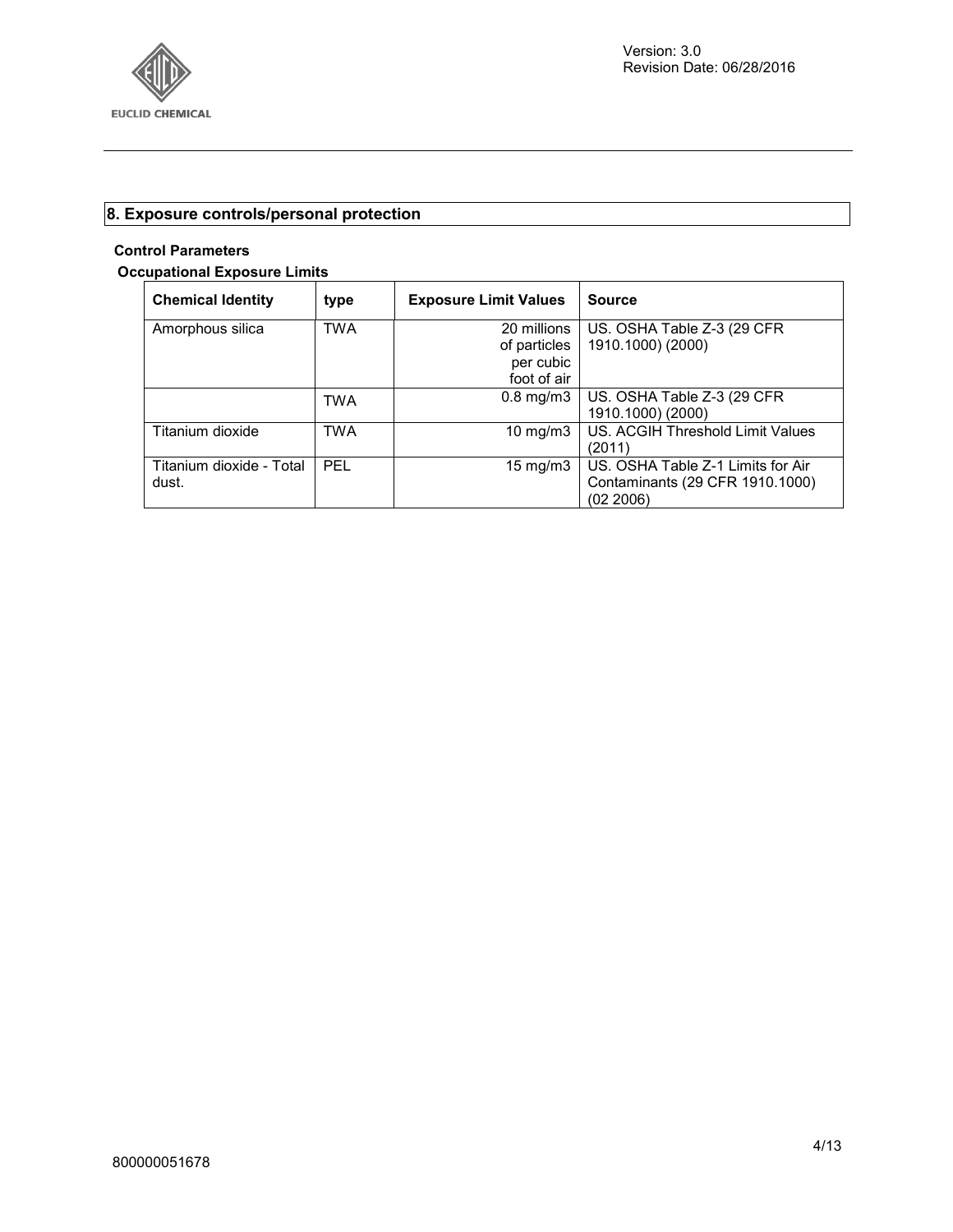

| <b>Chemical name</b>                       | type         | <b>Exposure Limit Values</b> | <b>Source</b>                                                                                                                                                             |
|--------------------------------------------|--------------|------------------------------|---------------------------------------------------------------------------------------------------------------------------------------------------------------------------|
| Amorphous silica -<br>Total                | <b>TWA</b>   | $4$ mg/m $3$                 | Canada. British Columbia OELs.<br>(Occupational Exposure Limits for<br>Chemical Substances, Occupational<br>Health and Safety Regulation 296/97,<br>as amended) (07 2007) |
| Amorphous silica -<br>Respirable.          | <b>TWA</b>   | $1.5$ mg/m $3$               | Canada. British Columbia OELs.<br>(Occupational Exposure Limits for<br>Chemical Substances, Occupational<br>Health and Safety Regulation 296/97,<br>as amended) (07 2007) |
| Amorphous silica                           | <b>TWAEV</b> | 10 mg/m3                     | Canada. Ontario OELs. (Control of<br>Exposure to Biological or Chemical<br>Agents) (11 2010)                                                                              |
| Amorphous silica -<br>Respirable dust.     | <b>TWA</b>   | $6$ mg/m $3$                 | Canada. Quebec OELs. (Ministry of<br>Labor - Regulation Respecting the<br>Quality of the Work Environment) (12<br>2008)                                                   |
| Titanium dioxide -<br>Total dust.          | <b>TWA</b>   | $10$ mg/m $3$                | Canada. British Columbia OELs.<br>(Occupational Exposure Limits for<br>Chemical Substances, Occupational<br>Health and Safety Regulation 296/97,<br>as amended) (07 2007) |
| Titanium dioxide -<br>Respirable fraction. | <b>TWA</b>   | $3$ mg/m $3$                 | Canada. British Columbia OELs.<br>(Occupational Exposure Limits for<br>Chemical Substances, Occupational<br>Health and Safety Regulation 296/97,<br>as amended) (07 2007) |
| Titanium dioxide                           | <b>TWAEV</b> | 10 mg/m3                     | Canada. Ontario OELs. (Control of<br>Exposure to Biological or Chemical<br>Agents) (11 2010)                                                                              |
| Titanium dioxide -<br>Total dust.          | <b>TWA</b>   | 10 mg/m3                     | Canada. Quebec OELs. (Ministry of<br>Labor - Regulation Respecting the<br>Quality of the Work Environment) (12<br>2008)                                                   |

**Appropriate Engineering Controls** 

Observe good industrial hygiene practices. Observe occupational exposure limits and minimize the risk of inhalation of vapors and mist. Mechanical ventilation or local exhaust ventilation may be required.

#### **Individual protection measures, such as personal protective equipment**

| <b>General information:</b> | Good general ventilation (typically 10 air changes per hour) should be used.<br>Ventilation rates should be matched to conditions. Supplementary local<br>exhaust ventilation, closed systems, or respiratory and eye protection may<br>be needed in special circumstances, such as poorly ventilated spaces,<br>heating, evaporation of liquids from large surfaces, spraying of mists,<br>mechanical generation of dusts, drying of solids, etc. |  |
|-----------------------------|----------------------------------------------------------------------------------------------------------------------------------------------------------------------------------------------------------------------------------------------------------------------------------------------------------------------------------------------------------------------------------------------------------------------------------------------------|--|
| Eye/face protection:        | Wear safety glasses with side shields (or goggles).                                                                                                                                                                                                                                                                                                                                                                                                |  |
| <b>Skin Protection</b>      |                                                                                                                                                                                                                                                                                                                                                                                                                                                    |  |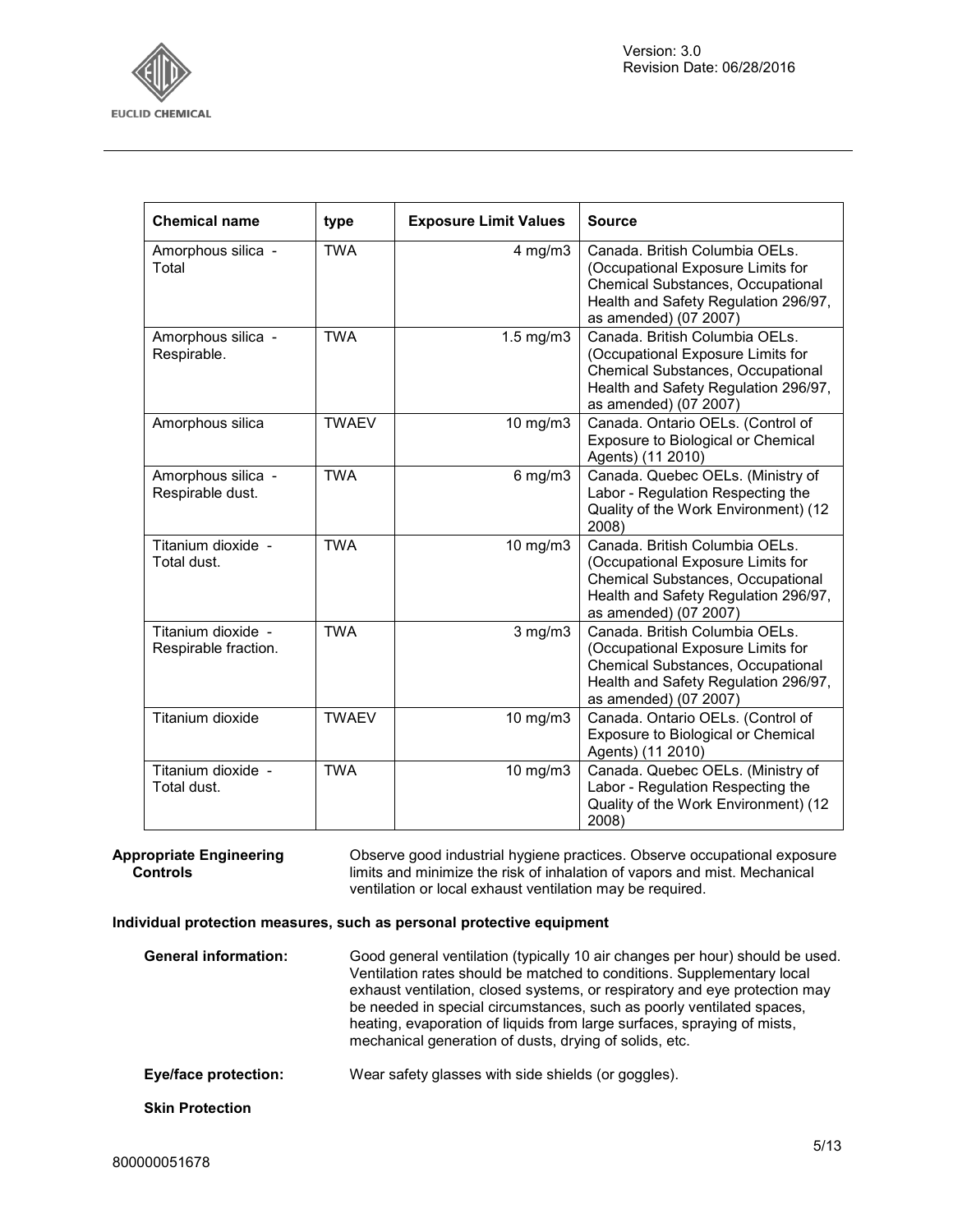

| <b>Hand Protection:</b>        | Use suitable protective gloves if risk of skin contact.                                                            |  |
|--------------------------------|--------------------------------------------------------------------------------------------------------------------|--|
| Other:                         | Wear suitable protective clothing.                                                                                 |  |
| <b>Respiratory Protection:</b> | In case of inadequate ventilation use suitable respirator. Seek advice from<br>local supervisor.                   |  |
| Hygiene measures:              | Observe good industrial hygiene practices. Wash hands before breaks and<br>immediately after handling the product. |  |

# **9. Physical and chemical properties**

| Appearance                                            |                                                                                                |  |  |
|-------------------------------------------------------|------------------------------------------------------------------------------------------------|--|--|
| <b>Physical state:</b>                                | liquid                                                                                         |  |  |
| Form:                                                 | liquid                                                                                         |  |  |
| Color:                                                | Colorless                                                                                      |  |  |
| Odor:                                                 | Mild pungent                                                                                   |  |  |
| <b>Odor threshold:</b>                                | No data available.                                                                             |  |  |
| pH:                                                   | No data available.                                                                             |  |  |
| Melting point/freezing point:                         | No data available.                                                                             |  |  |
| Initial boiling point and boiling range:              | No data available.                                                                             |  |  |
| <b>Flash Point:</b>                                   | > 93 °C > 200 °F(Closed Cup)                                                                   |  |  |
| <b>Evaporation rate:</b>                              | Slower than Ether                                                                              |  |  |
| Flammability (solid, gas):                            | No                                                                                             |  |  |
| Upper/lower limit on flammability or explosive limits |                                                                                                |  |  |
| Flammability limit - upper (%):                       | No data available.                                                                             |  |  |
| Flammability limit - lower (%):                       | No data available.                                                                             |  |  |
| Explosive limit - upper (%):                          | No data available.                                                                             |  |  |
| Explosive limit - lower (%):                          | No data available.                                                                             |  |  |
| Vapor pressure:                                       | No data available.                                                                             |  |  |
| Vapor density:                                        | Vapors are heavier than air and may travel along the floor and<br>in the bottom of containers. |  |  |
| <b>Relative density:</b>                              | 1.1                                                                                            |  |  |
| Solubility(ies)                                       |                                                                                                |  |  |
| <b>Solubility in water:</b>                           | Insoluble in water                                                                             |  |  |
| Solubility (other):                                   | No data available.                                                                             |  |  |
| Partition coefficient (n-octanol/water):              | No data available.                                                                             |  |  |
| Auto-ignition temperature:                            | No data available.                                                                             |  |  |
| <b>Decomposition temperature:</b>                     | No data available.                                                                             |  |  |
| <b>Viscosity:</b>                                     | No data available.                                                                             |  |  |

### **10. Stability and reactivity**

| <b>Reactivity:</b>         | No data available.                          |
|----------------------------|---------------------------------------------|
| <b>Chemical Stability:</b> | Material is stable under normal conditions. |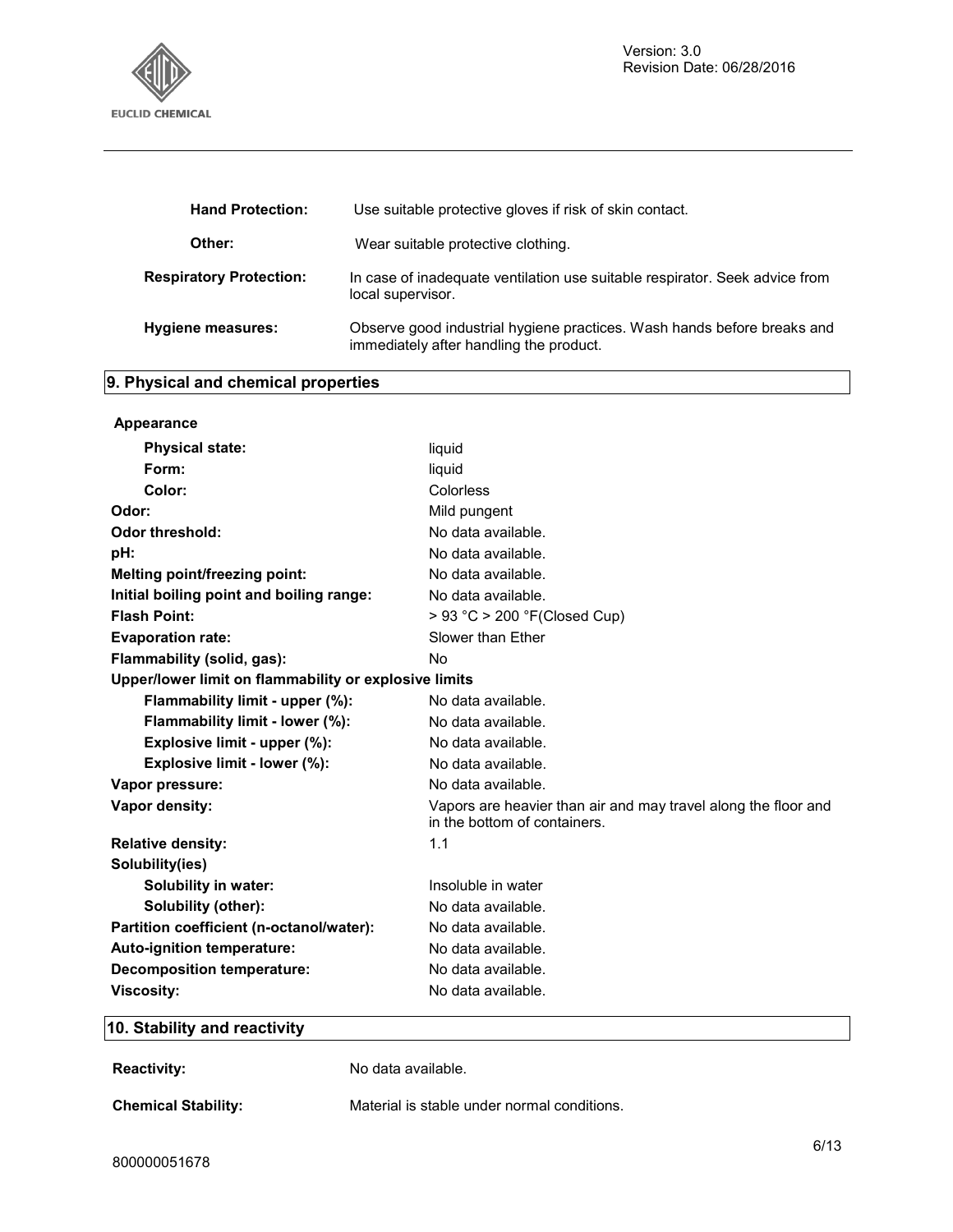

| <b>Possibility of hazardous</b><br>reactions:      | No data available.                                                                                 |
|----------------------------------------------------|----------------------------------------------------------------------------------------------------|
| <b>Conditions to avoid:</b>                        | Avoid heat or contamination.                                                                       |
| Incompatible Materials:                            | Strong acids.                                                                                      |
| <b>Hazardous Decomposition</b><br><b>Products:</b> | Thermal decomposition or combustion may liberate carbon oxides and<br>other toxic gases or vapors. |
| 11. Toxicological information                      |                                                                                                    |
| Information on likely routes of exposure           |                                                                                                    |
| Ingestion:                                         | May be harmful if swallowed.                                                                       |
| Inhalation:                                        | In high concentrations, vapors, fumes or mists may irritate nose, throat and<br>mucus membranes.   |
| <b>Skin Contact:</b>                               | May be harmful in contact with skin.                                                               |

# Eye contact: Eye contact is possible and should be avoided.

#### **Information on toxicological effects**

#### **Acute toxicity (list all possible routes of exposure)**

| Oral<br><b>Product:</b>                      | ATEmix: 4,380.87 mg/kg                                  |
|----------------------------------------------|---------------------------------------------------------|
| Dermal<br><b>Product:</b>                    | ATEmix: 2,143.18 mg/kg                                  |
| <b>Inhalation</b><br><b>Product:</b>         | No data available.                                      |
| Repeated dose toxicity<br><b>Product:</b>    | No data available.                                      |
| Skin Corrosion/Irritation<br><b>Product:</b> | No data available.                                      |
| Specified substance(s):<br>Amorphous silica  | in vivo (Rabbit): Experimental result, Key study        |
| Titanium dioxide                             | in vivo (Rabbit): Experimental result, Supporting study |

#### **Serious Eye Damage/Eye Irritation Product:** No data available.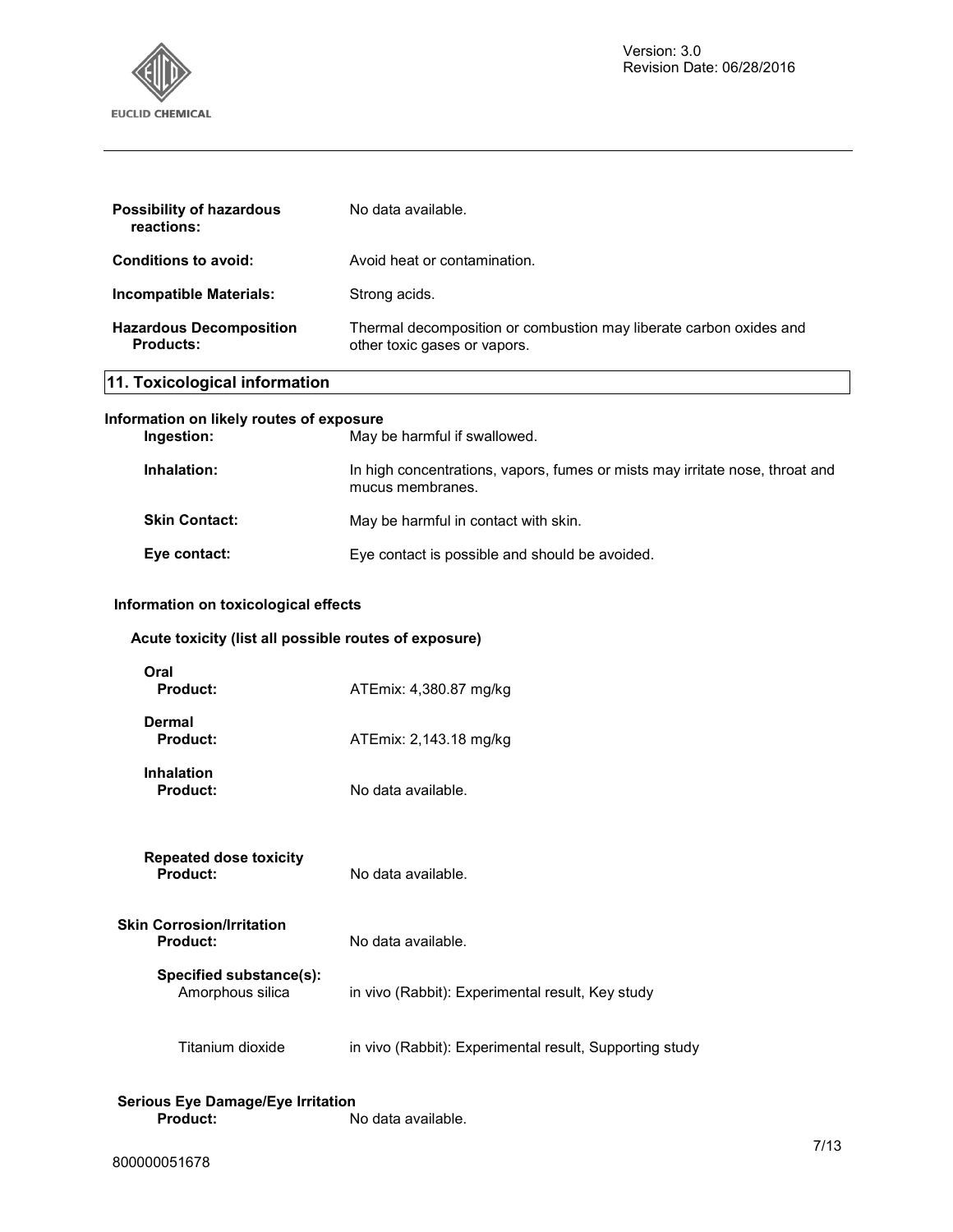

| Specified substance(s):<br>Diethyltoluenediamine                                                      | in vivo (Rabbit, 24 hrs): Category 1                                |  |
|-------------------------------------------------------------------------------------------------------|---------------------------------------------------------------------|--|
| Propoxylated Amine                                                                                    | in vivo (Rabbit): Irritating                                        |  |
| Amorphous silica                                                                                      | in vivo (Rabbit, 24 hrs): Not irritating                            |  |
| Titanium dioxide                                                                                      | in vivo (Rabbit, 24 hrs): Not irritating                            |  |
| <b>Respiratory or Skin Sensitization</b><br>Product:                                                  | No data available.                                                  |  |
| Carcinogenicity<br>Product:                                                                           | Suspected of causing cancer.                                        |  |
|                                                                                                       | IARC Monographs on the Evaluation of Carcinogenic Risks to Humans:  |  |
| Titanium dioxide                                                                                      | Overall evaluation: Possibly carcinogenic to humans.                |  |
| US. National Toxicology Program (NTP) Report on Carcinogens:<br>No carcinogenic components identified |                                                                     |  |
| No carcinogenic components identified                                                                 | US. OSHA Specifically Regulated Substances (29 CFR 1910.1001-1050): |  |
| <b>Germ Cell Mutagenicity</b>                                                                         |                                                                     |  |
| In vitro                                                                                              |                                                                     |  |
| Product:                                                                                              | No data available.                                                  |  |
| In vivo<br><b>Product:</b>                                                                            | No data available.                                                  |  |
| <b>Reproductive toxicity</b><br>Product:                                                              | No data available.                                                  |  |
| <b>Specific Target Organ Toxicity - Single Exposure</b><br>Product:                                   | No data available.                                                  |  |
| <b>Specific Target Organ Toxicity - Repeated Exposure</b><br>Product:                                 | No data available.                                                  |  |
| <b>Aspiration Hazard</b><br>Product:                                                                  | No data available.                                                  |  |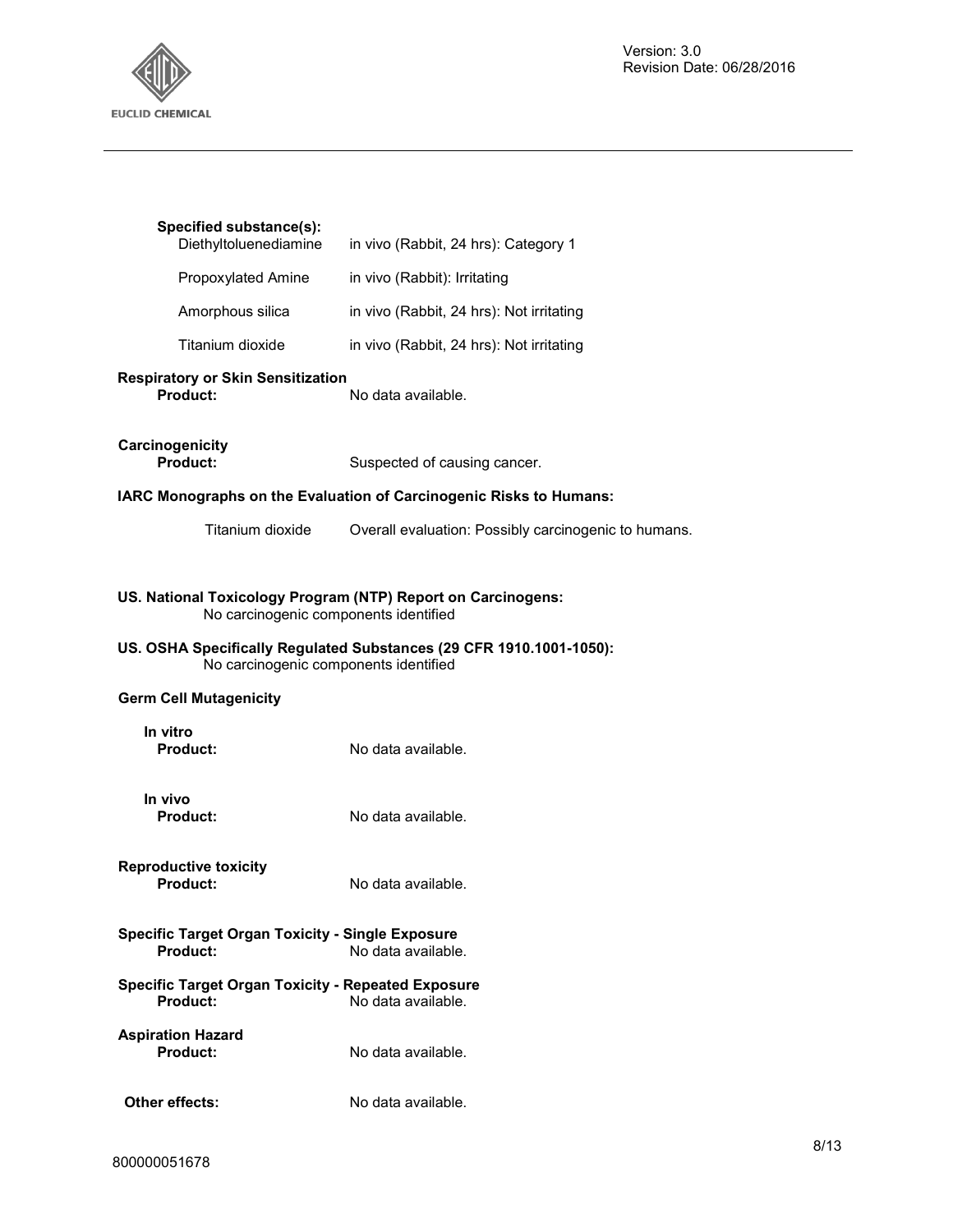

### **12. Ecological information**

**Ecotoxicity: Acute hazards to the aquatic environment: Fish Product:** No data available. **Aquatic Invertebrates Product:** No data available. **Chronic hazards to the aquatic environment: Fish Product:** No data available. **Specified substance(s):**  Titanium dioxide LC 50 (Oncorhynchus mykiss, 28 d): 7.31 mg/l Read-across from supporting substance (structural analogue or surrogate), Supporting study **Aquatic Invertebrates Product:** No data available. **Toxicity to Aquatic Plants Product:** No data available. **Persistence and Degradability Biodegradation Product:** No data available. **BOD/COD Ratio Product:** No data available. **Bioaccumulative Potential Bioconcentration Factor (BCF)**  No data available. **Partition Coefficient n-octanol / water (log Kow) Product:** No data available. **Mobility in Soil:** No data available.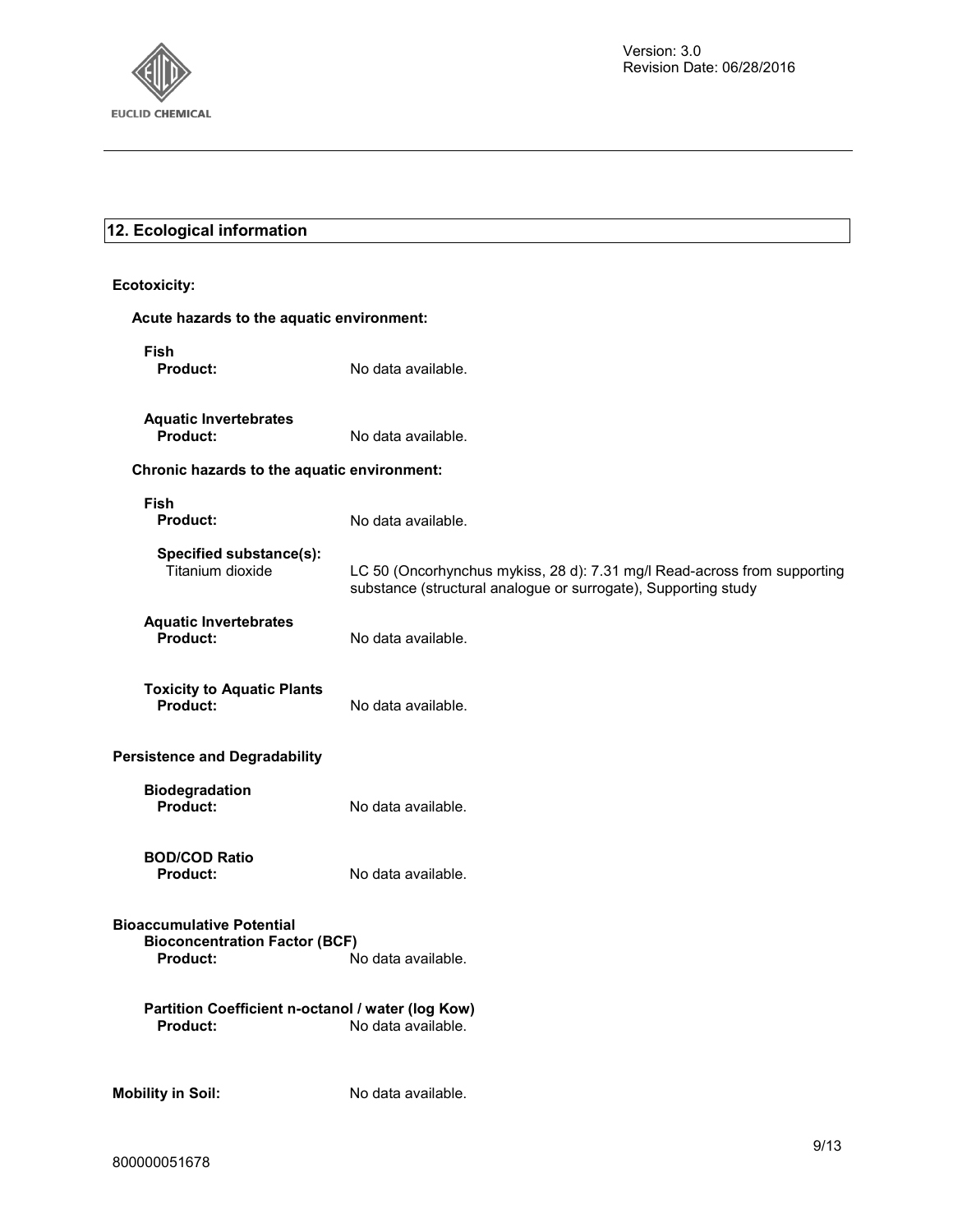

| <b>Other Adverse Effects:</b>  | Harmful to aquatic organisms.                                                                                                                                                 |
|--------------------------------|-------------------------------------------------------------------------------------------------------------------------------------------------------------------------------|
| 13. Disposal considerations    |                                                                                                                                                                               |
| <b>Disposal instructions:</b>  | Dispose of waste at an appropriate treatment and disposal facility in<br>accordance with applicable laws and regulations, and product<br>characteristics at time of disposal. |
| <b>Contaminated Packaging:</b> | No data available.                                                                                                                                                            |
| 14. Transport information      |                                                                                                                                                                               |
| TDG:                           |                                                                                                                                                                               |

Not Regulated

#### **CFR / DOT:**

Not Regulated

#### **IMDG:**

Not Regulated

#### **15. Regulatory information**

#### **US Federal Regulations**

#### **TSCA Section 12(b) Export Notification (40 CFR 707, Subpt. D)**

**Chemical Identity Reportable quantity**  De minimis concentration: 1.0% One-Time Export Notification only.

#### **US. OSHA Specifically Regulated Substances (29 CFR 1910.1001-1050)**  None present or none present in regulated quantities.

#### **CERCLA Hazardous Substance List (40 CFR 302.4):**

**Chemical Identity Reportable quantity** 

#### **Superfund Amendments and Reauthorization Act of 1986 (SARA)**

**Hazard categories**  Delayed (Chronic) Health Hazard

#### **SARA 302 Extremely Hazardous Substance**

None present or none present in regulated quantities.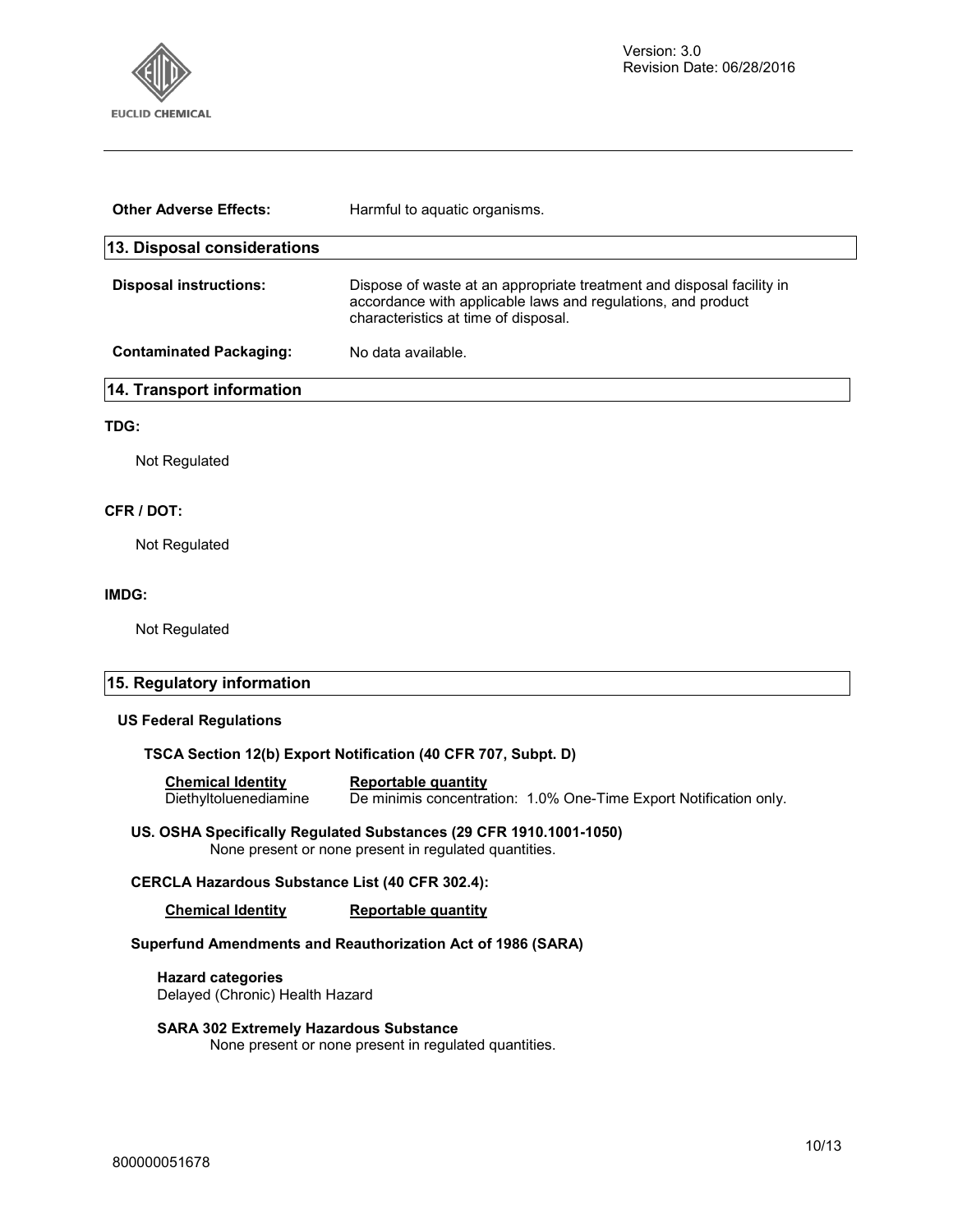

# **SARA 304 Emergency Release Notification Chemical Identity Reportable quantity**<br>Bis (2-propylheptyl)

(2-propylheptyl) phthalate Diisodecyl phthalate Diisodecyl phthalate (mixed Is)

#### **SARA 311/312 Hazardous Chemical**

| <b>Chemical Identity</b> | <b>Threshold Planning Quantity</b> |
|--------------------------|------------------------------------|
| Diethyltoluenediamine    | 500 lbs                            |
| Propoxylated Amine       | 500 lbs                            |
| Amorphous silica         | 500 lbs                            |
| Titanium dioxide         | 500 lbs                            |

#### **SARA 313 (TRI Reporting)**

None present or none present in regulated quantities.

**Clean Water Act Section 311 Hazardous Substances (40 CFR 117.3)**  None present or none present in regulated quantities.

**Clean Air Act (CAA) Section 112(r) Accidental Release Prevention (40 CFR 68.130):**  None present or none present in regulated quantities.

#### **US State Regulations**

#### **US. California Proposition 65**

This product contains chemical(s) known to the State of California to cause cancer and/or to cause birth defects or other reproductive harm.

#### **US. New Jersey Worker and Community Right-to-Know Act**

**Chemical Identity** Amorphous silica

#### **US. Massachusetts RTK - Substance List**

**Chemical Identity** Amorphous silica Crystalline Silica (Quartz)/ Silica Sand

#### **US. Pennsylvania RTK - Hazardous Substances**

**Chemical Identity** Bis (2-propylheptyl) phthalate Amorphous silica

**US. Rhode Island RTK** 

#### **Chemical Identity**

Bis (2-propylheptyl) phthalate

#### **Other Regulations:**

| <b>Regulatory VOC (less water</b> | 0 q/l     |
|-----------------------------------|-----------|
| and exempt solvent):              |           |
| VOC Method 310:                   | $0.00 \%$ |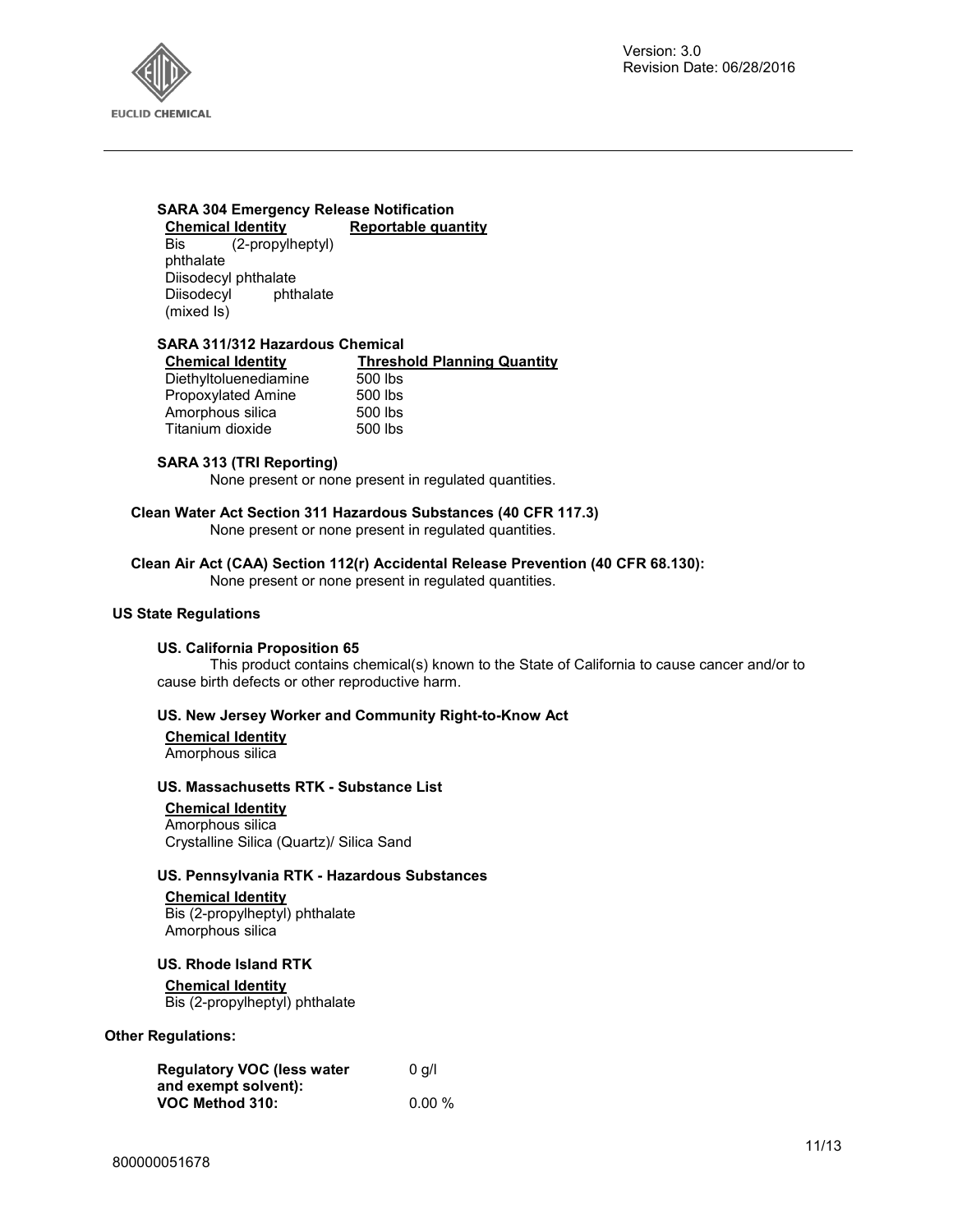

| <b>Inventory Status:</b><br>Australia AICS: | One or more components in this product are<br>not listed on or exempt from the Inventory. |
|---------------------------------------------|-------------------------------------------------------------------------------------------|
| Canada DSL Inventory List:                  | One or more components in this product are<br>not listed on or exempt from the Inventory. |
| EINECS, ELINCS or NLP:                      | One or more components in this product are<br>not listed on or exempt from the Inventory. |
| Japan (ENCS) List:                          | One or more components in this product are<br>not listed on or exempt from the Inventory. |
| China Inv. Existing Chemical Substances:    | One or more components in this product are<br>not listed on or exempt from the Inventory. |
| Korea Existing Chemicals Inv. (KECI):       | One or more components in this product are<br>not listed on or exempt from the Inventory. |
| Canada NDSL Inventory:                      | One or more components in this product are<br>not listed on or exempt from the Inventory. |
| Philippines PICCS:                          | One or more components in this product are<br>not listed on or exempt from the Inventory. |
| US TSCA Inventory:                          | All components in this product are listed on or<br>exempt from the Inventory.             |
| New Zealand Inventory of Chemicals:         | One or more components in this product are<br>not listed on or exempt from the Inventory. |
| Japan ISHL Listing:                         | One or more components in this product are<br>not listed on or exempt from the Inventory. |
| Japan Pharmacopoeia Listing:                | One or more components in this product are<br>not listed on or exempt from the Inventory. |

# **16.Other information, including date of preparation or last revision**

| <b>Revision Date:</b>       | 06/28/2016         |
|-----------------------------|--------------------|
| Version #:                  | 3 O                |
| <b>Further Information:</b> | No data available. |